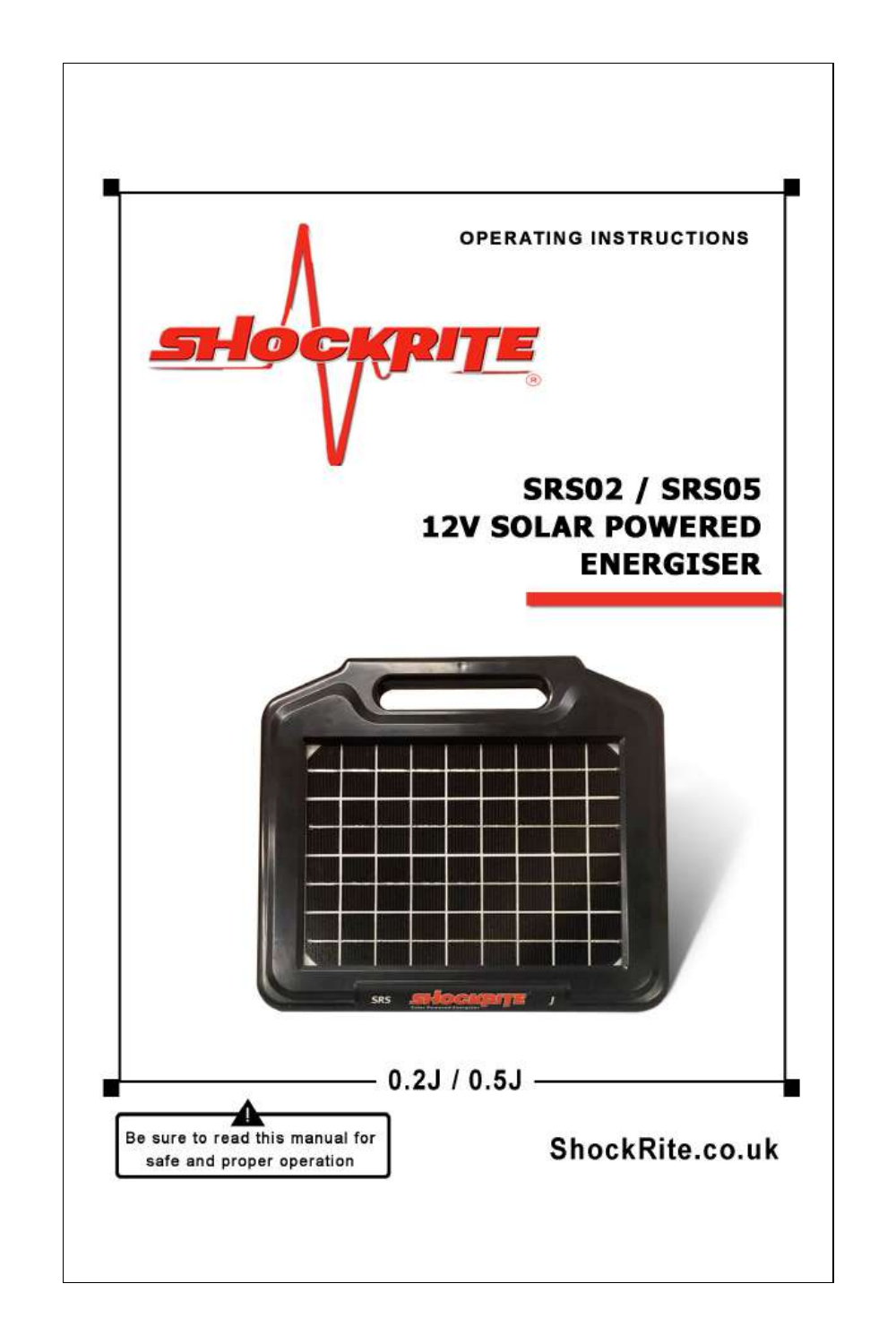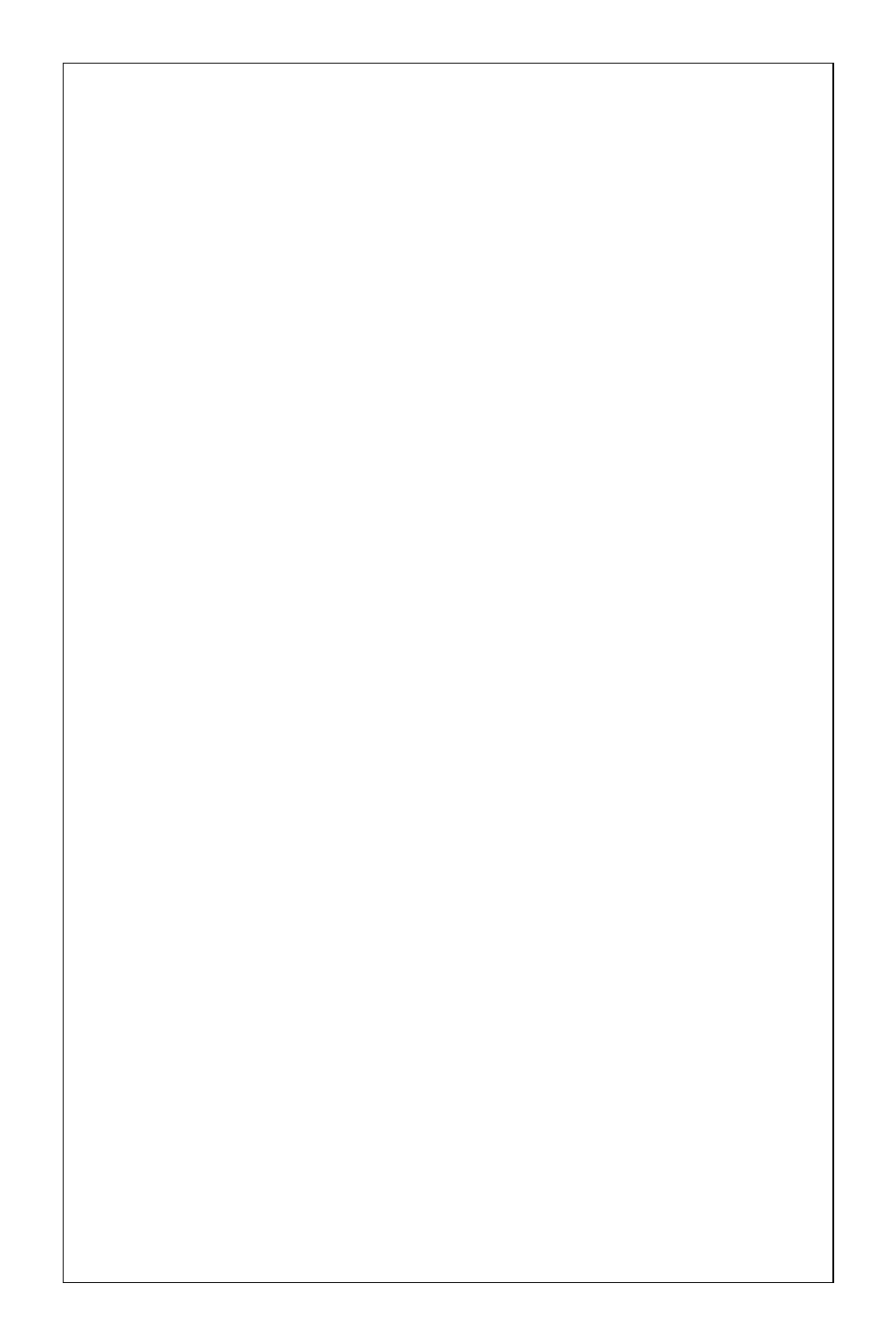# **Contents**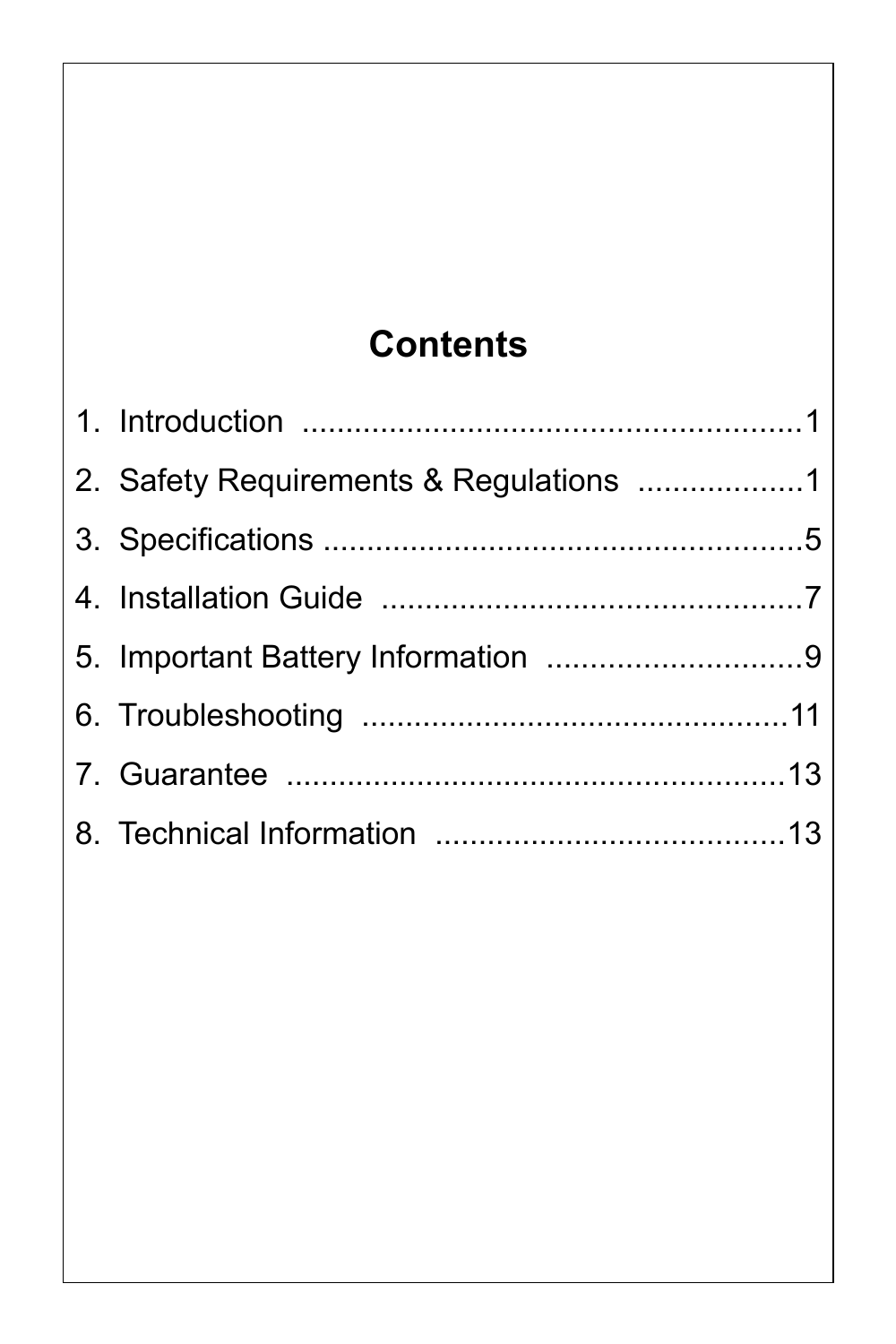## **1. INTRODUCTION**

Thank you for buying a ShockRite electric fence energiser. This energiser has built-in lightning protection devices to reduce the risk of lightning damage, and has built-in RFI (Radio Frequency Interference) suppressed circuitry. If for any reason you are not happy with your purchase, please return the energiser to your retailer within 30 days of purchase and we will give you a full refund.

Please read this manual carefully before installation.

This manual refers to ShockRite electric fence energisers SRS02, and SRS05.

## **2. SAFETY REQUIREMENTS & REGULATIONS**

**WARNING: Please read the following installation requirements and regulations:**

- Ensure energiser is turned off before touching fence.
- Do not submerge energiser in water or expose to possible flooding.
- Keep battery in a well-ventilated area.
- For animal use only, warning signs must be displayed.
- Make sure energiser is well earthed in continuously damp soil.
- Poor earthing, insulation or excessive vegetation will reduce the effectiveness of the energiser.
- Do NOT climb over, through or under a multi-wire electric fence, use a gate or a specially designed crossing point.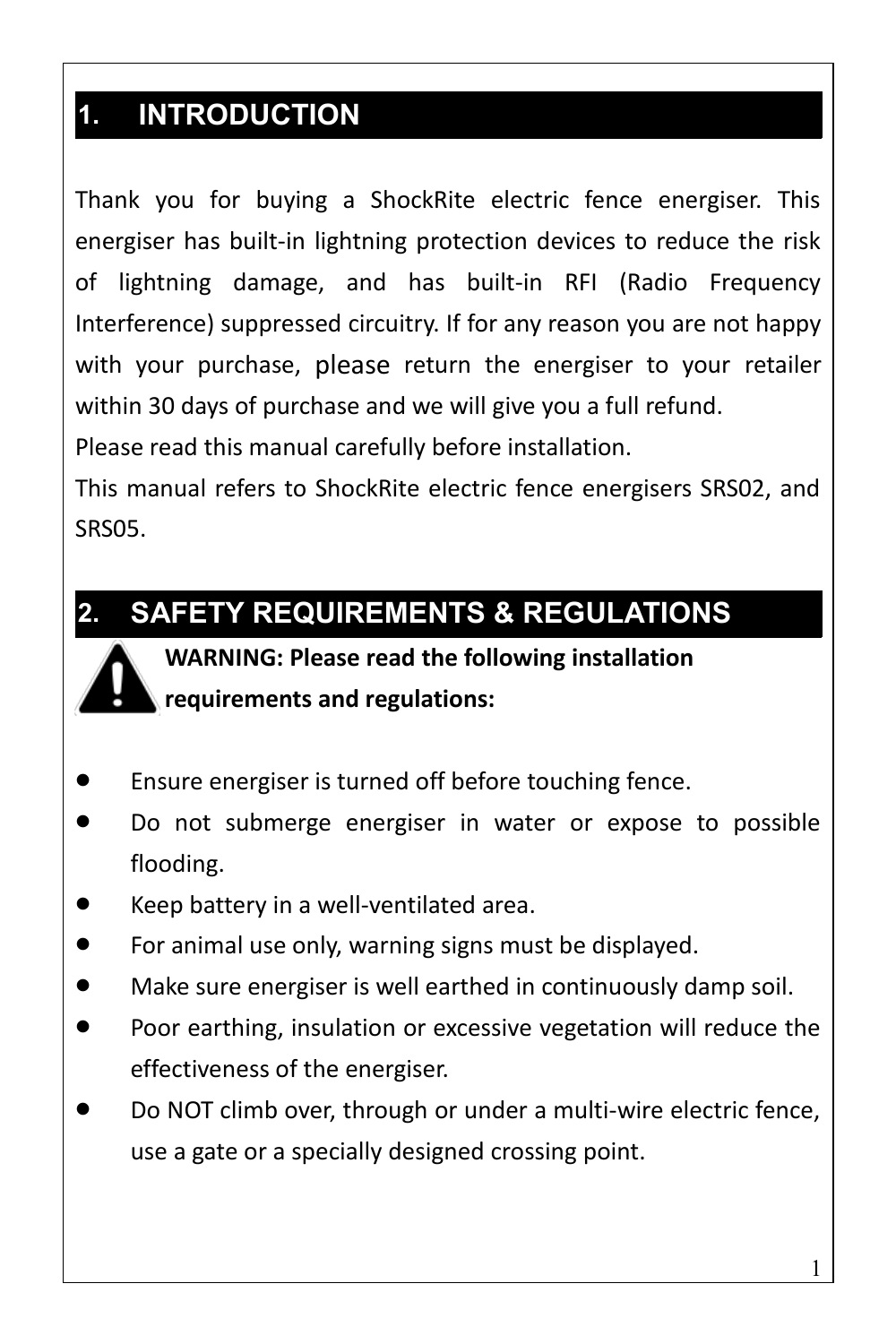- Avoid electric fence configurations that are likely to lead to the entanglement of animals or people.
- Electric fences should be installed and operated so that they cause no electrical hazard to persons, animals or their surroundings.
- Children or infirmed persons must be supervised at all times.
- Do not place combustible materials near the fence or energiser connections. In the event of a fire, the energiser must be disconnected.
- Do not dismantle or tamper with the energiser.
- Do not supply an electric fence from two separate energisers.
- Only one energiser at a time can be connected to any fence.
- The minimum distance allowed between two separate electric fences powered by their own energiser is 2.5m, should these fences need to be connected this can only be done using nonconductive material.
- Do not electrify barbed or razor wire.
- Crossing with overhead power lines should be avoided wherever possible. If such a crossing cannot be avoided, it should be made underneath the power line and at right angles.
- If connecting leads and electric fence wires are installed near an overhead power line, the clearances should be not less than those shown on the following page: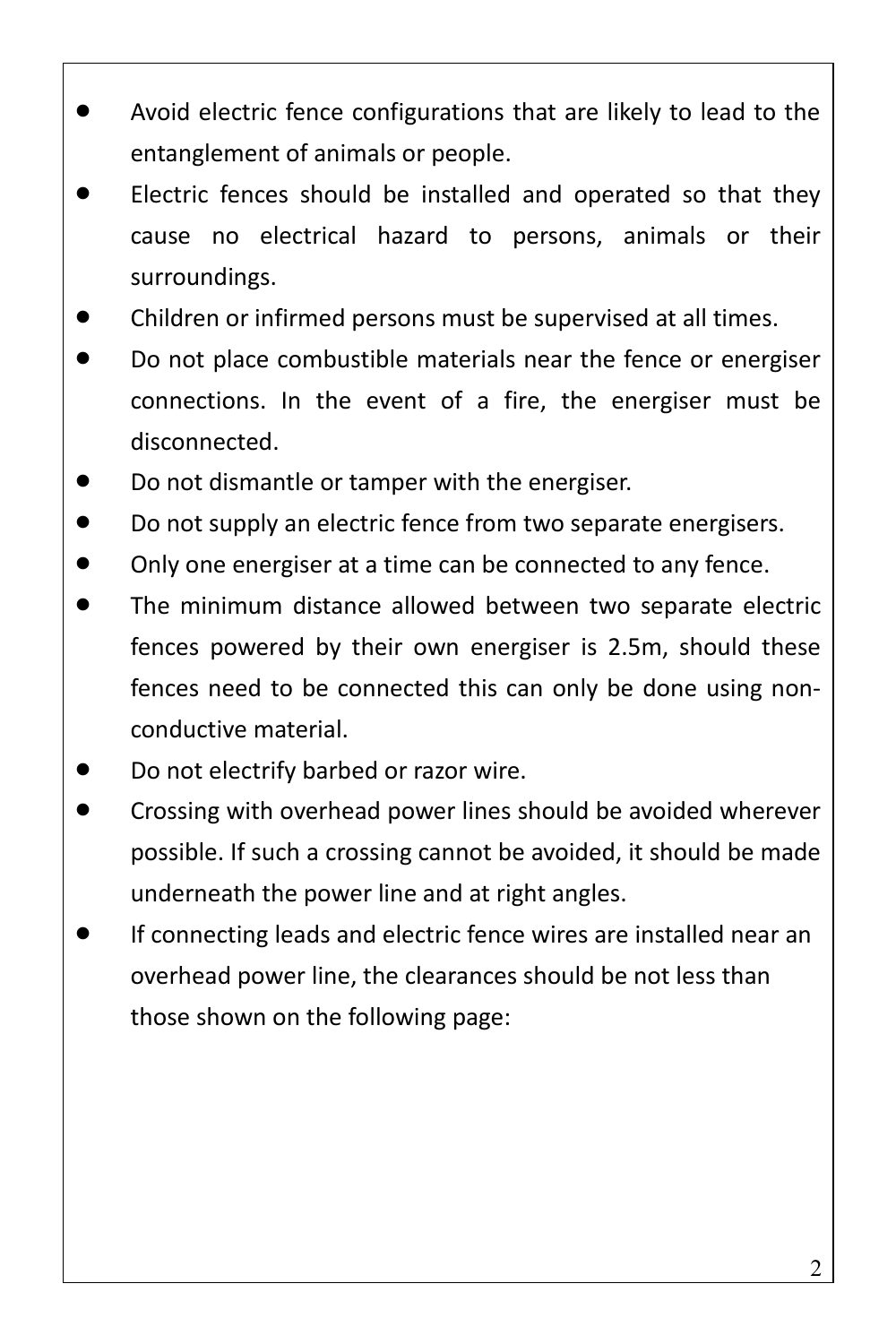| <b>Power Line Voltage</b><br>(Voltage) | <b>Clearance</b><br>(Metres) |
|----------------------------------------|------------------------------|
| Under 1,000                            |                              |
| Between 1,000 and 33,000               |                              |
| Over 33,000                            |                              |

 If connecting leads and electric fence wires are installed near an overhead power line, their height above the ground should not exceed 3m.

This height applies either side of the orthogonal projection of the outermost conductors of the power line on the ground surface, for a distance of:

- 2 metres for power lines operating at a nominal voltage not exceeding 1,000 volts;
- 15 metres for power lines operating at a nominal voltage exceeding 1,000 volts.
- Electric animal fences intended for deterring birds, household pet containment or training animals such as cows need only be supplied from low output energisers to obtain satisfactory and safe performance.
- For electric animal fences intended for deterring birds from roosting on buildings, no electric fence wire should be connected to the energiser earth electrode. A warning sign should be fitted to every point where persons may gain ready access to the conductors.
- Fence wiring should be installed well away from any telephone line, telegraph line or radio aerial.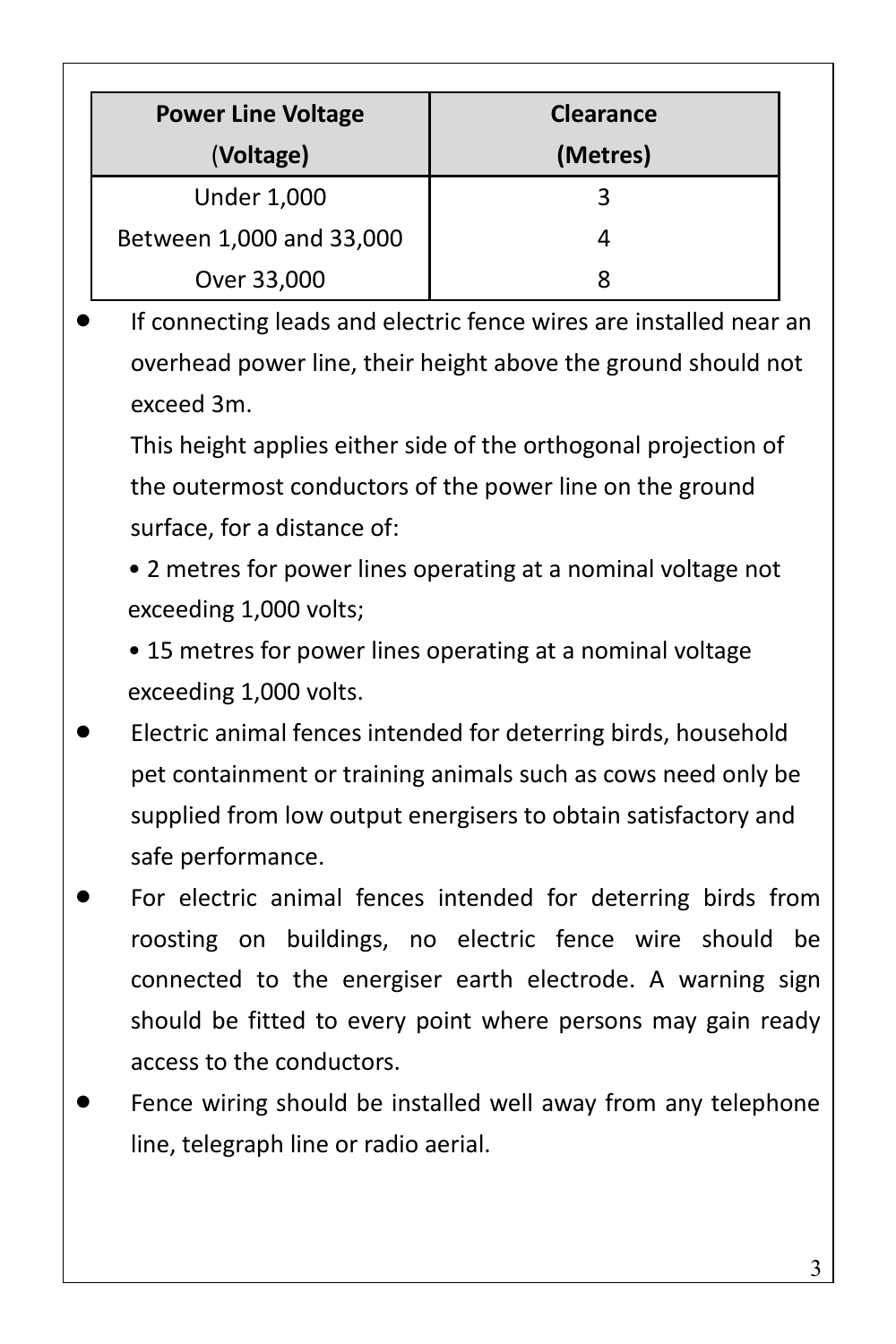**Caution:** Arcing on the fence will cause radio interferences. Vegetation and other causes of arcing must be removed and maintained.

- In areas of public access, use an electric fence warning sign every 10m (33ft) to identify the electrified wire(s).
- The size of the warning sign must be at least 100mm x 200mm. The background colour of both sides of the warning sign should be yellow. The text on the sign should be black and should show either:

- "CAUTION: Electric Animal Fence"

or,

- The symbol shown:

The inscription must be indelible, inscribed on both sides of the warning sign and have a height of at least 25mm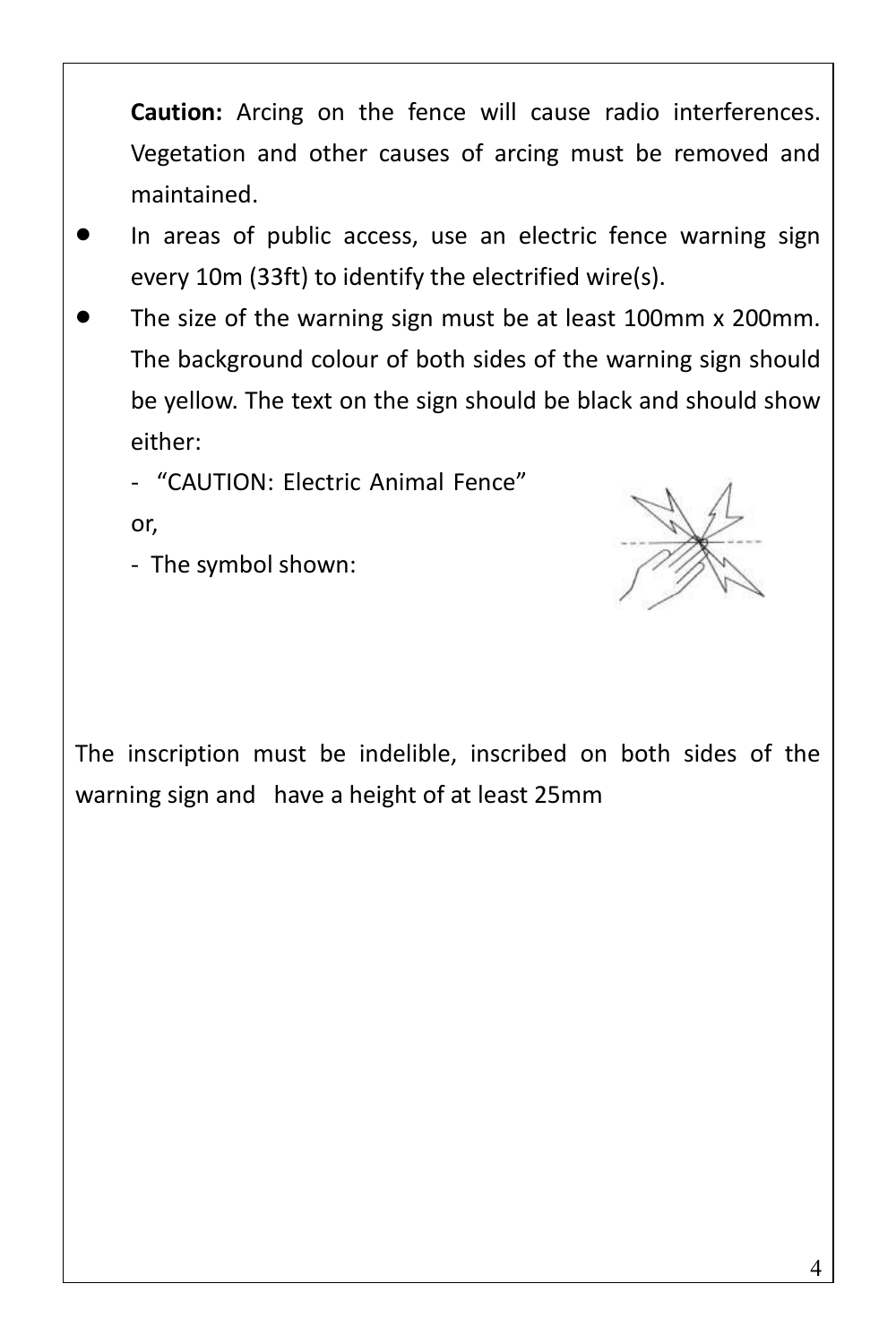### **3. SPECIFICATIONS**



#### **Contents:**

| $\bullet$ | 1 x Solar-Powered      | 1 x Earth          |
|-----------|------------------------|--------------------|
|           | Energiser              | Stake/Mounting     |
|           |                        | Rod                |
| $\bullet$ | 1 x Earth Wire         | 1 x Fence Wire     |
| $\bullet$ | 1 x 12V Internal 8Ah   | 1 x Mains Charging |
|           | Rechargeable Lead Acid | Adaptor            |
|           | Battery                |                    |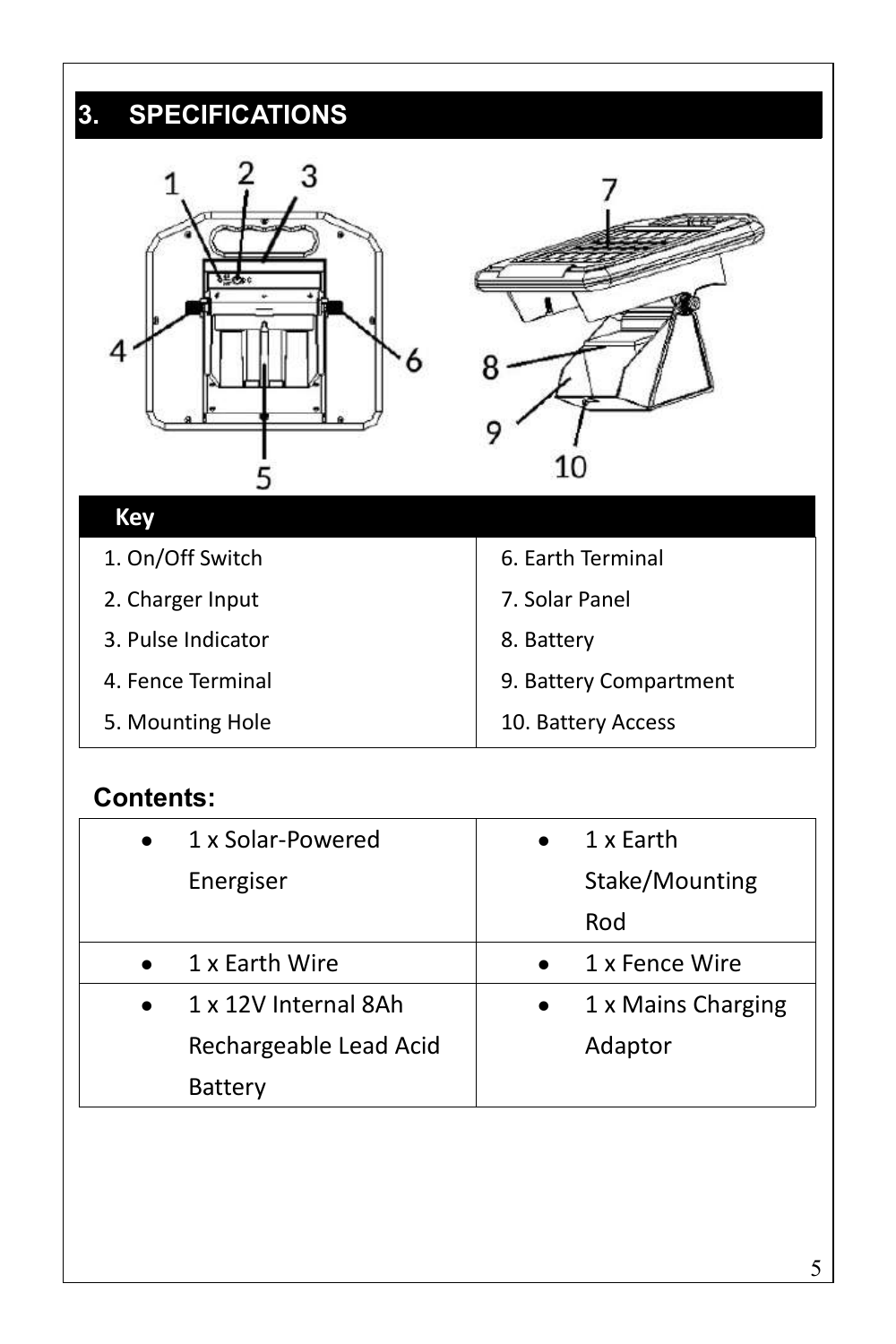| <b>Features:</b> |                                                                                |    |                                                                                             |  |  |
|------------------|--------------------------------------------------------------------------------|----|---------------------------------------------------------------------------------------------|--|--|
| 1.               | Weatherproof heavy-duty<br>case.                                               | 2. | Low average current<br>use.                                                                 |  |  |
| 3.               | Pulse/Battery Indicator:<br>Green = Battery OK<br>Red = Battery Needs Charging | 4. | Easy-access terminals<br>and mounting brackets<br>for quick connection<br>and installation. |  |  |
| 5.               | Carry handle makes it easy to<br>transport for relocation.                     | 6. | CE, ROHS approved.                                                                          |  |  |

**Energiser Weight:** 6.3kg

**Dimensions:** 385mm x 340mm x 195mm

**Ingress Protection Rating:** IPX4

#### **Characteristics:**

| <b>Model</b><br>No. | Output  <br>Energy | <b>Stored</b><br><b>Energy</b><br>(Joules)   (Joules) | <b>Power</b> | <b>Power</b><br>Source   Consumption | Open<br><b>Volts</b> | 500<br>Ohm<br>Load<br><b>Volts</b> | <b>Power</b><br>Length<br>(km) |
|---------------------|--------------------|-------------------------------------------------------|--------------|--------------------------------------|----------------------|------------------------------------|--------------------------------|
| SRS02               | 0.2                | 0.2                                                   | 12V          | 25mA                                 | 8,500                | 2,500                              | 3                              |
| SRS05               | 0.5                | 0.65                                                  | 12V          | 55 <sub>m</sub> A                    | 9,500                | 4,500                              | 8                              |

\*\*Distance is based on single strand high tensile galvanized wire (no vegetation)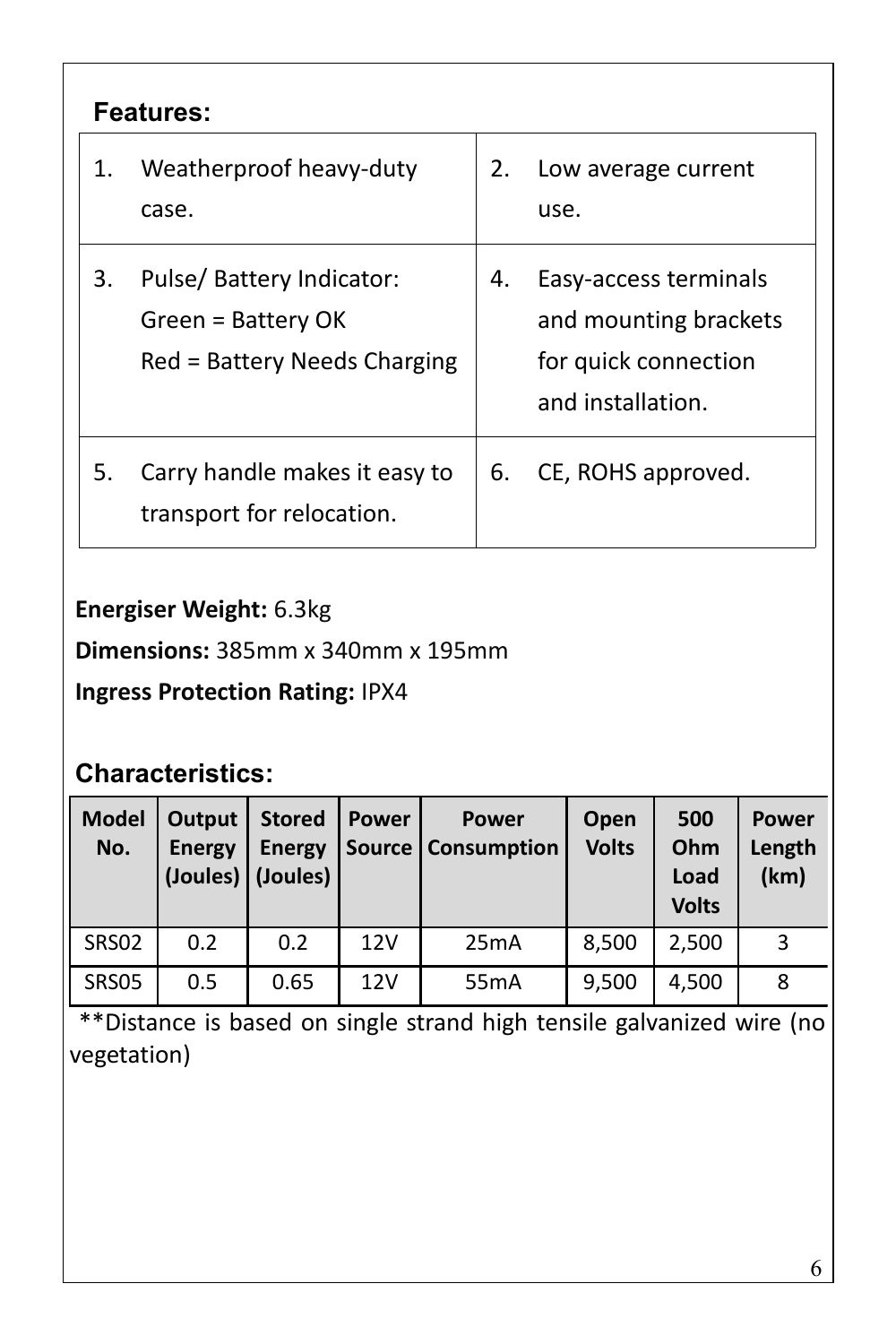## **4. INSTALLATION GUIDE**



#### *(Image for illustration purposes only)*

#### **Step 1. Mounting the Energiser**

The energiser can be mounted directly onto a steel Y-post, T-post, or the earth stake (provided) using the post-mounting slot.

Alternatively, the energiser can be mounted to a wooden post using nails/screws/bolts and washers.

Note: The energiser should be placed so it receives the most daily sun throughout the seasons.

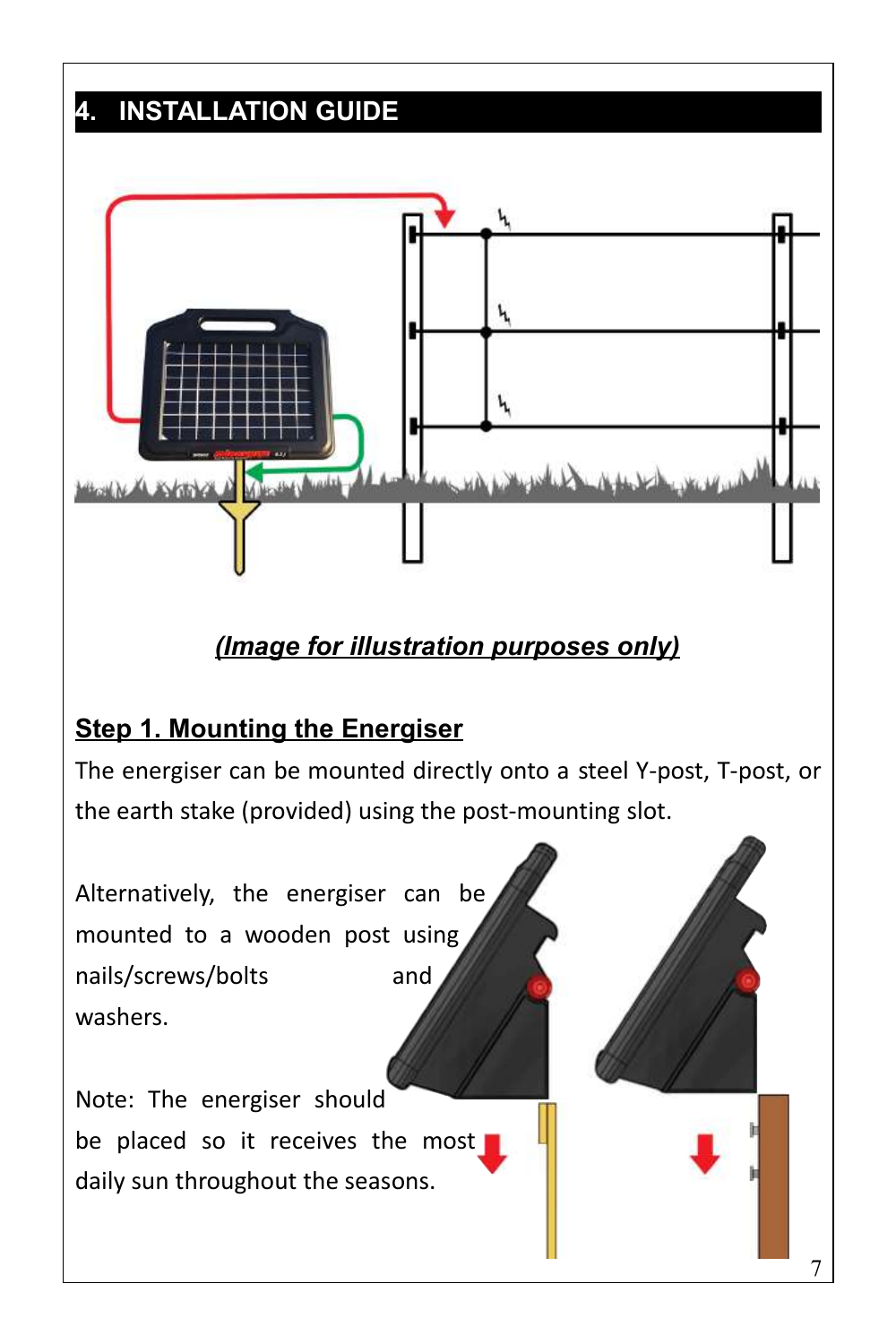### **Step 2. Earthing the Energiser**

Connect the earth terminal of the energiser to an earth stake using the green connection cable provided. The most effective place for an earth system is in continuously damp soil.

#### **Step 3. Connecting Energiser to Fence**

Connect the energiser's live (red) terminal to the fence using the red connection cable provided.

## **Step 4. Operation**

#### **Switching on and off**

1. When switched on, the pulse indicator light flashes once for each output pulse.

2. When switched off the pulse indicator light will not flash.

Under normal operation the pulse indicator will flash green once every 1.5 seconds. If the voltage of the battery drops (due to prolonged overcast weather with reduced sunlight) the unit will pulse more slowly to extend battery life. This is slightly different depending on solar model:

The **SRS02 energiser** will flash green every 1.5 secs on a healthy battery, and then flash red and pulse every 2 seconds on a low battery.

The **SRS05 energiser** will flash green every 1.5 secs on a healthy battery but when the battery falls below a healthy charge, it will initially lower the output and continue to flash green every 2 seconds, but will then flash red every 2.5 seconds on a low battery.

**For both models:** Should the battery become critically low the unit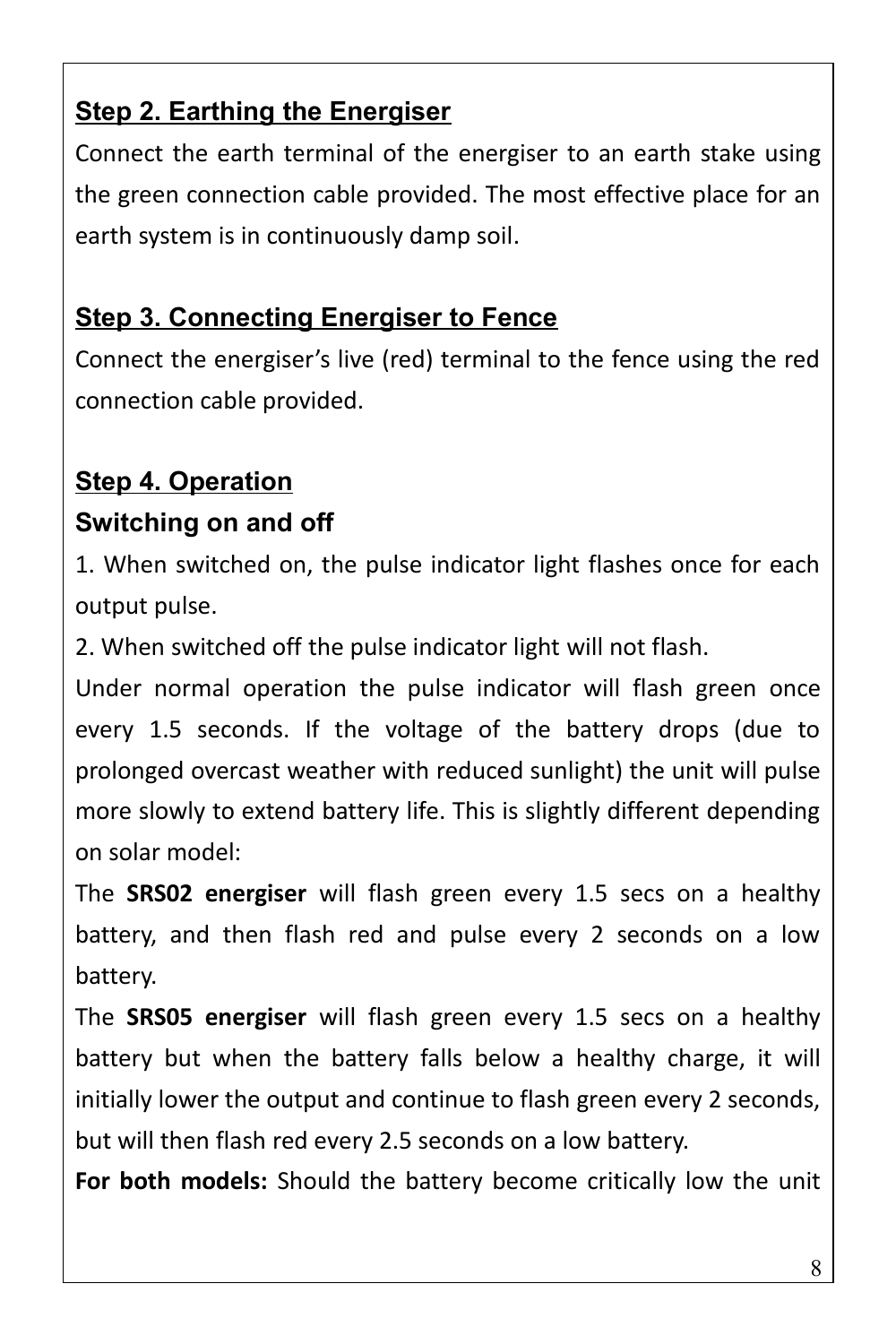will enter standby mode to protect the internal battery. The energiser will resume delivering pulses when the solar panel has charged the battery so that it is above the 'safe operating level'.

#### **5. IMPORTANT BATTERY INFORMATION**

The energiser is charged and ready to use on arrival, but we would recommend a quick charge prior to first use to allow optimal energiser performance (see recharging instructions below).

#### **Recharging**

- The battery can be charged using the mains charging adaptor by plugging the male jack plug into the charger input location on the energiser. The LED on the charger will turn green and switch off when the battery is full (charging may take up to 13 hours if the battery is discharged). *Warning! The energiser must be turned off and disconnected from the fence before charging with the mains adaptor.*
- The solar panel can fully charge a discharged battery in three days, provided the energiser is switched off and there is adequate sunlight.
- Alternatively, The battery can also be charged using a 14.4v battery charger suitable for charging rechargeable lead-acid batteries. This should have an output voltage of 14.4v and output current not exceeding 1A. *Warning! The battery*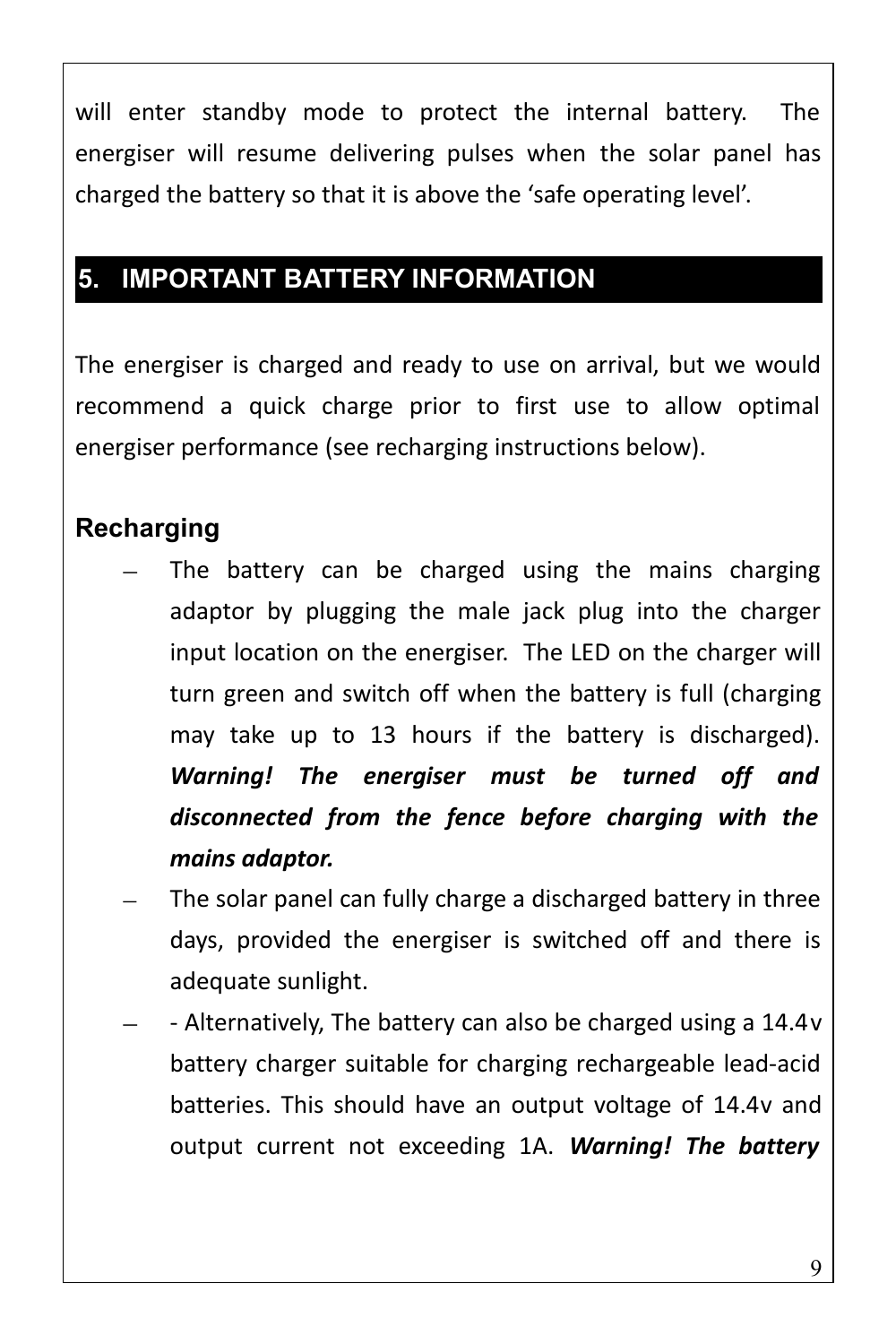## *must be disconnected and removed from the energiser before connecting it to a battery charger.*

When fully charged, the battery should be able to power the energiser for over three weeks (0.2J model SRS02) or two weeks (0.5J model SRS05) with no sunlight.

#### **Replacing the battery**

If a replacement battery is required, use a 12V, 8Ah, rechargeable lead-acid battery (suitable for all models). Do not use a nonrechargeable battery. Do not dispose of the battery in a land-fill or in a fire.

#### **Removing and inserting the battery**

To remove and insert the battery:

1. Open the battery compartment using an allen key.

2. Disconnect the red and black leads connecting the battery to the energiser.

3. Lift out the battery.

4. Install the recharged or replacement battery.

**Caution!** When connecting the battery, be careful not to shortcircuit the supply terminals.

#### **Energiser maintenance**

Clean the solar panel regularly with a soft cloth. This ensures the solar panel functions efficiently.

When transporting the energiser, protect the solar panel to prevent the glass surface from being damaged.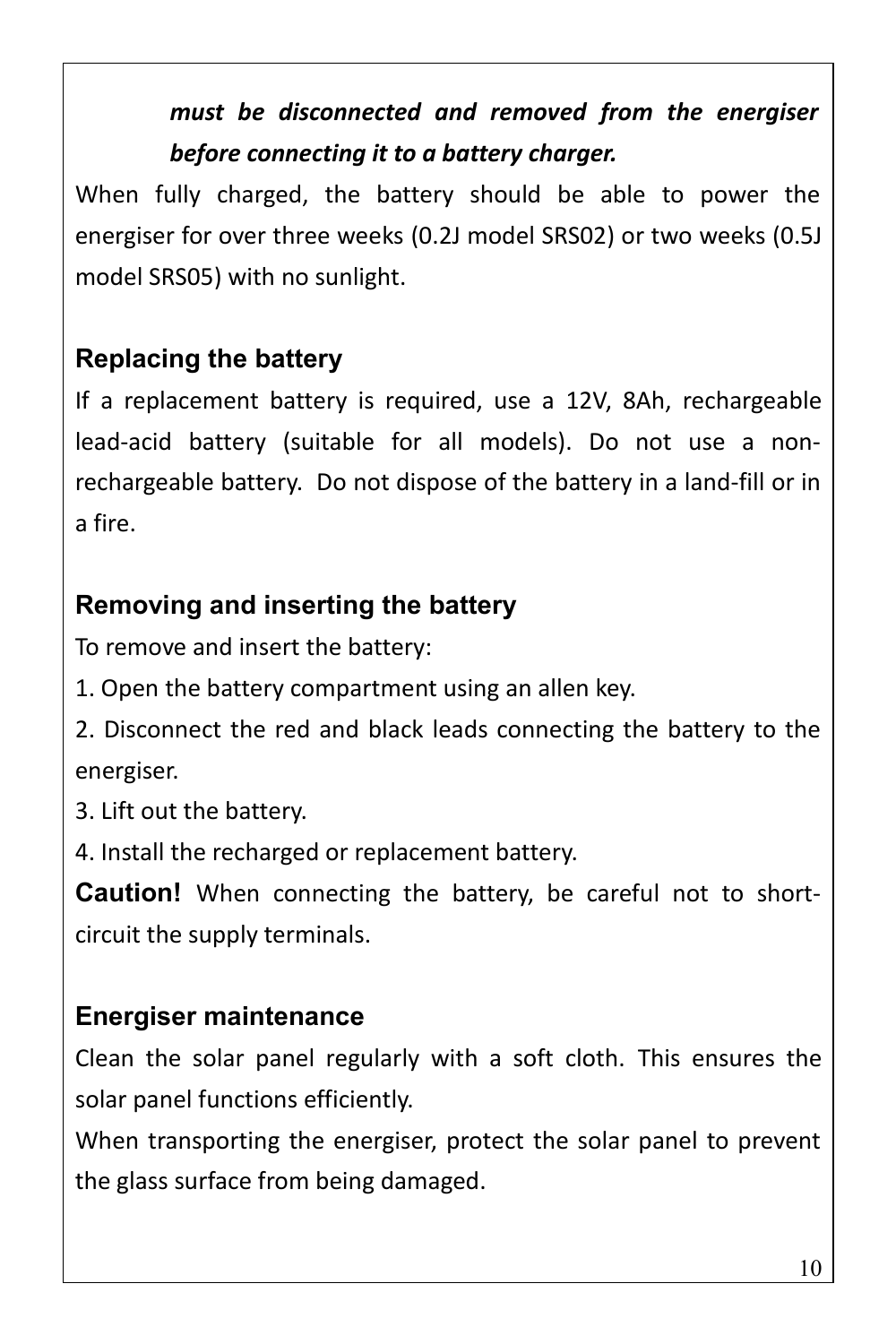#### **Energiser storage**

If the energiser is stored for an extended period, the battery may discharge and become damaged as a result. To prevent this the energiser should be stored inside, next to a window, where sunlight can shine on the energiser each day.

If the energiser cannot be stored in a sunny position, it should be kept in a cool place with the battery fully charged and disconnected from the energiser. The battery should be recharged manually every six months using a suitable 12V battery charger, or the mains adaptor provided.

## **6. TROUBLESHOOTING**

**Warning:** Do not dismantle the unit to repair. Please contact your supplier.

| <b>Fault</b>                        | <b>Solution</b>                                     |  |  |  |  |
|-------------------------------------|-----------------------------------------------------|--|--|--|--|
| The Pulse                           | Check that all connections in the fence and earth   |  |  |  |  |
| indicator                           | system are firm and secure. If necessary, clean     |  |  |  |  |
| light is                            | away any corrosion.                                 |  |  |  |  |
| flashing, but                       | Check that the earth rod is pushed firmly into      |  |  |  |  |
| the electric                        | good conducting soil.                               |  |  |  |  |
| shock                               | Check for faults in the fence-line caused by trees  |  |  |  |  |
| delivered by                        | or vegetation. If necessary, remove obstructions    |  |  |  |  |
| the fence is<br>and mend the fence. |                                                     |  |  |  |  |
| weak.                               | Check that the energiser is adequate for the length |  |  |  |  |
|                                     |                                                     |  |  |  |  |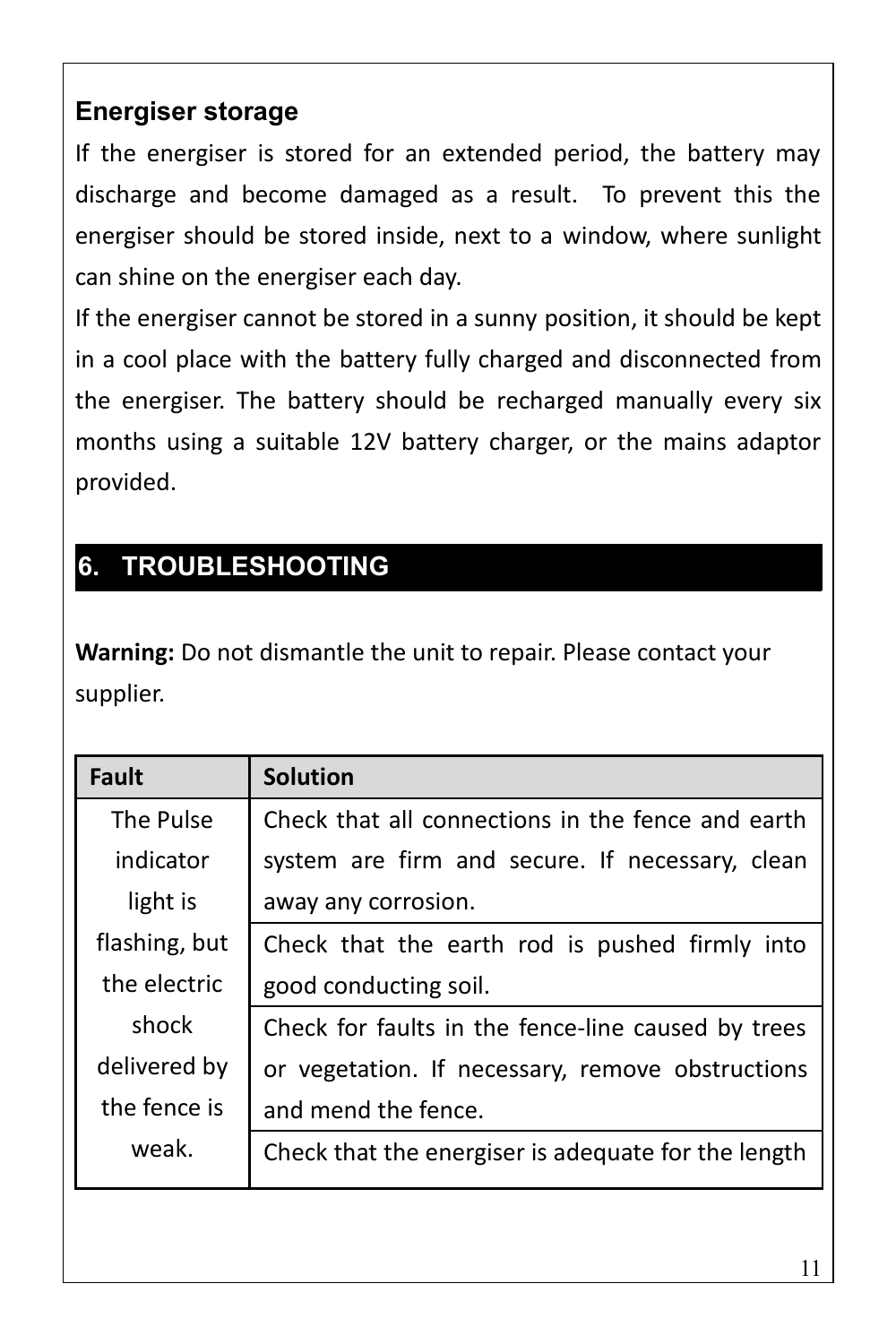|              | of the fence. If necessary, reduce the length of the  |
|--------------|-------------------------------------------------------|
|              | fence or reduce the number of fence wires.            |
|              | Alternatively, divide the fence-line into smaller     |
|              | zones, with each zone powered by a separate           |
|              | energiser.                                            |
| The Pulse    | Check that the energiser is switched on.              |
| indicator    | If there has been insufficient sunlight to charge the |
| light is not | battery, the energiser may be in Battery protection   |
| flashing.    | mode. Charge the battery by placing the energiser     |
|              | in a location to gain as much sunlight as possible.   |
|              | Ensure the battery is connected correctly with the    |
|              | positive (red) lead to the positive (+) terminal on   |
|              | the battery and the negative (black) lead to the      |
|              | negative $(-)$ terminal on the battery.               |
|              | Try charging the battery manually using a suitable    |
|              | battery charger. Replace the battery with a new       |
|              | battery. Before installing a new battery, charge it   |
|              | fully using a suitable battery charger.               |
|              | If the pulse indicator light is still not flashing,   |
|              | return the energiser to the retailer.                 |
| The battery  | Check that the solar panel is clean and is not        |
| needs        | damaged. Make sure the energiser is positioned to     |
| frequent     | receive maximum sunlight. If necessary, remove        |
| replacement. | any objects or vegetation that might be casting a     |
|              | shadow on the energiser.                              |
|              |                                                       |
|              |                                                       |
|              |                                                       |